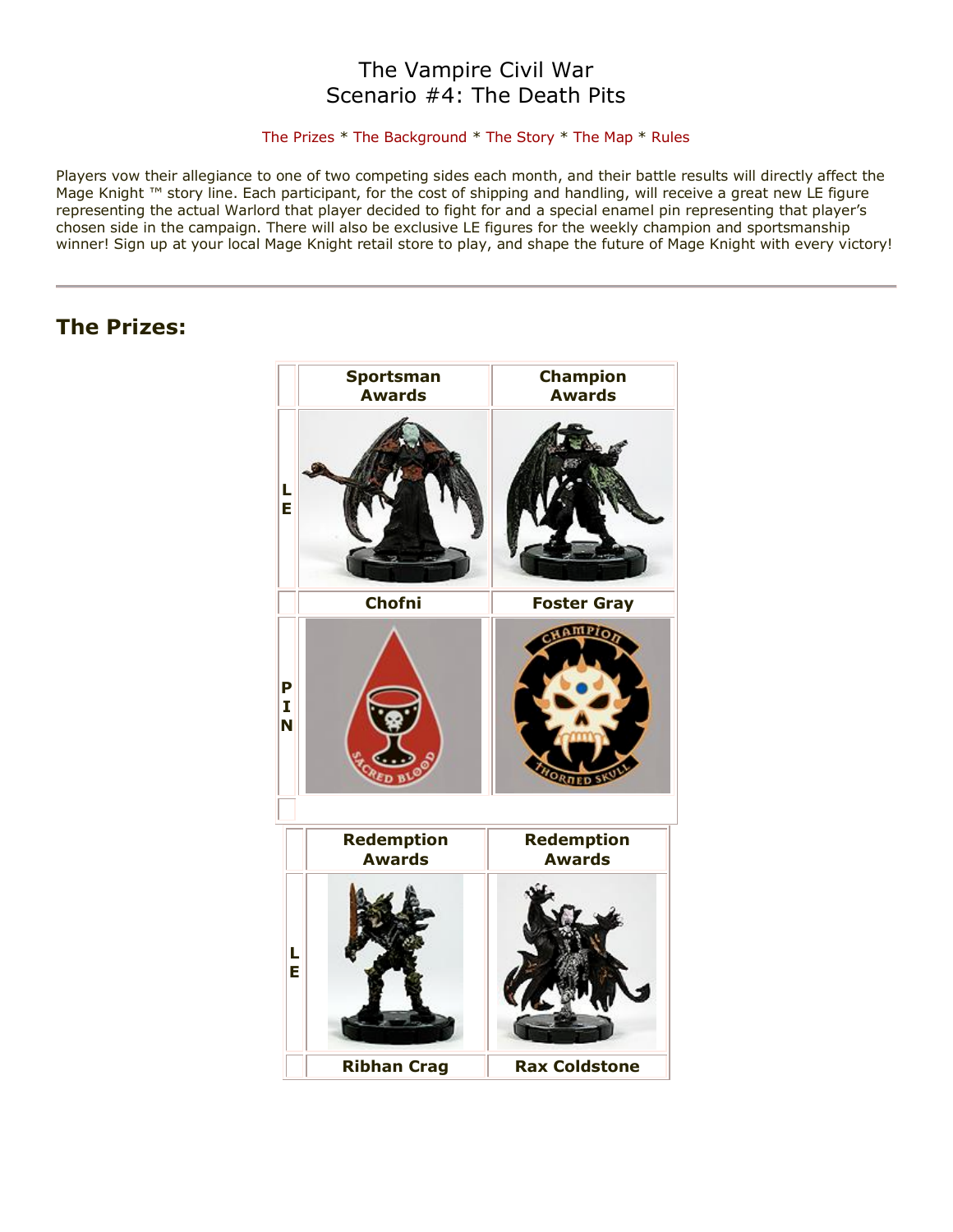

# **The Background :**

When a group of warriors from the Order of Vladd violates a sacred Uhlrik temple in an attempt to seize a powerful Necromantic relic called the Arm of Jassad, a bloody civil war erupts between the two orders. By the end of the conflict, one order will rule, and the other will be defeated and destroyed!

## **Ribhan Crag**

Enacting the will of his master, the Deathspeaker Aeradon, the power-hungry Death Merchant Ribhan Crag competes in a bloody civil war with the Order of Uhlrik to maintain Aeradon's control over the Necropolis Sect!

# **VS**

**Rax Coldstone** The Order of Uhlrik is led by the cruel Nightfiend Rax Coldstone. Under the direction of his master, Deathspeaker Spider, Rax seeks to destroy Uhlrik's only opposition-the Order of Vladd-to clear the way for his Order to rule the Sect!

# **The Story:**

## **Scenario #4: The Death Pits**

The Dark Prophet has decreed that the best warriors from the Order of Uhlrik and the Order of Vladd shall fight each other in the death pits. Only when one side has destroyed the other will the civil war finally be resolved.

## **Rax Coldstone**

Coldstone stalked up and down the line of his champions, inspecting their armor and weapons one final time. All around them, twenty thousand Sect warriors crowded the massive auditorium, struggling for a view of the fighters lined up on the torch-lit stone platform below.

As Rax adjusted an armor strap on one of his Nightblades, he spotted his rival, Ribhan Crag, walking toward his own warriors. Rax had heard that the Vladd warrior had sworn blood-revenge against him for slaughtering the Amazon, but the Death Merchant wasn't showing the slightest hint of anger right now. It was too bad, Rax thought—his rage would have made a better show for the crowd.

Rax glanced down the length of the arena toward the twin sets of iron doors at the far end. Once those doors sealed Rax and Ribhan's Heroes into the death pits, they wouldn't open again until one side was victorious—and the other side was dead.

Then, much to Rax's surprise, Ribhan looked at him coldly. As the Death Merchant's gaze locked with his own, Rax could finally see the anger that seethed within his enemy.

"Mikala," Ribhan whispered, remembering his dead Amazon Queen. His words were just barely audible over the roar of the crowd. "Vengeance."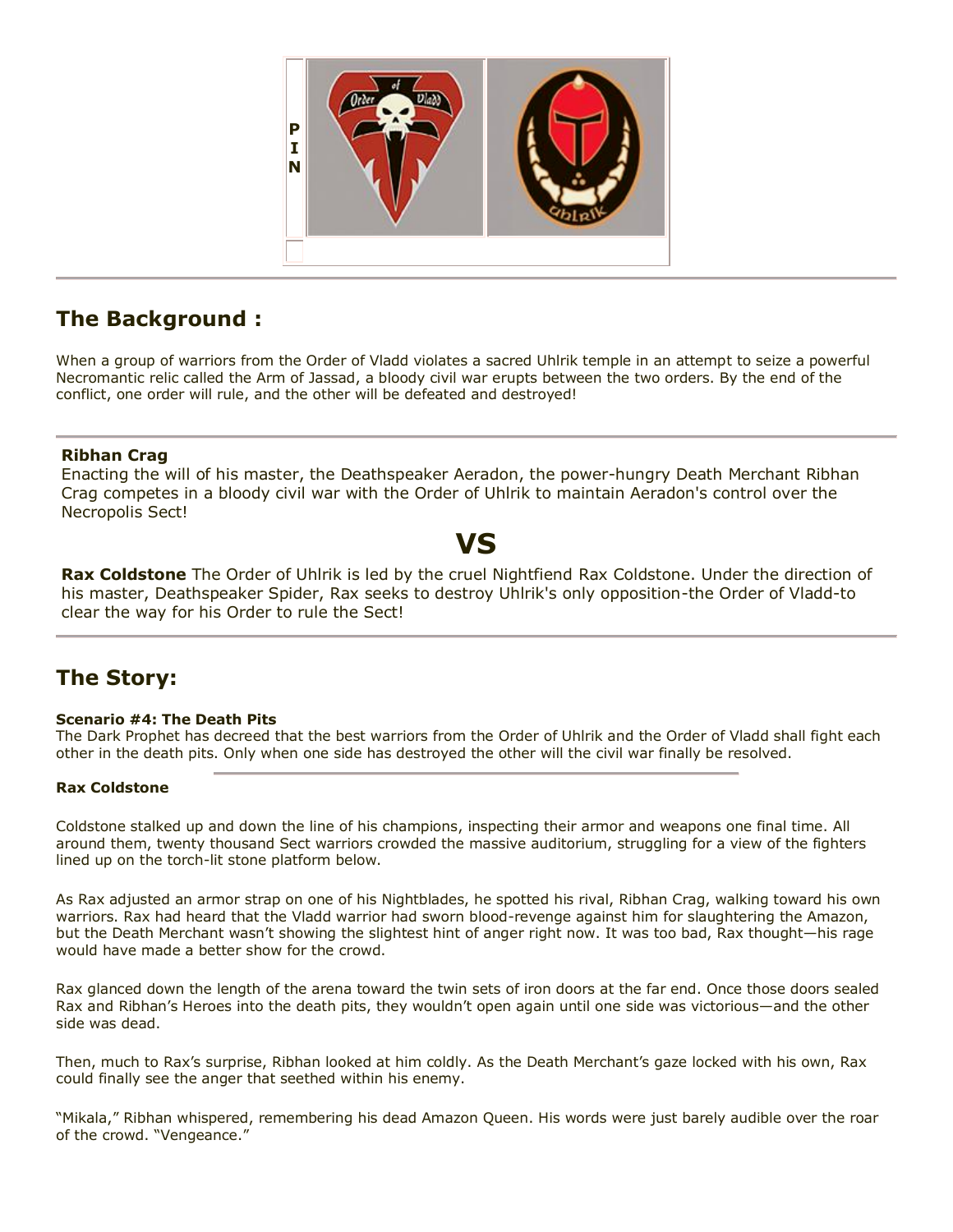"Mikala," Rax returned mockingly. He pitched his voice so that only Ribhan could hear his next words. "Although when I killed her," he said, staring directly into his enemy's eyes, "your little Amazon Queen didn't put up much of a fight. Perhaps she preferred death to life with you?"

Ribhan's fists clenched, and he took one step in Rax's direction before barely regaining control over himself. Seeing the expression of raw hatred on his face, the crowd went wild.

Rax smiled. The battle was already half won. All that was left was to goad Ribhan to his death in the pits below.

#### **Ribhan Crag**

Ribhan looked up as the monstrous crowd suddenly quieted. On a wide balcony above the massive arena, he could see the thirteen robed Deathspeakers – the rulers of the Necropolis Sect—taking their seats. All but two of the shadowy figures had their cowls drawn around their faces. The two whose faces were visible were seated at either end of the long balcony: Aeradon, master of the Order of Vladd, and Spider, master of the Order of Uhlrik.

Ribhan's soldiers saluted Aeradon before turning to salute the crowd, as Ribhan had instructed them. On the platform across from him, Rax Coldstone's fighters followed suit, paying tribute to their traitorous Deathspeaker and then to the audience. The arena echoed once again with their howls for blood. Ribhan could feel the stones beneath his feet vibrate with the dark chorus. As Rax swaggered his way down the platform, hands raised in the air like a pitchampion, Ribhan stood utterly still, glaring at Rax with cold hatred. It had taken Ribhan more than six months to capture the object of his desire, and now, thanks to Rax, Mikala was lost to him forever.

The Dark Prophet stood, bearing the tall, serpentine silver staff of Sect rulership in his right hand. He held up his left hand, palm facing the crowd, and the Sect warriors fell quiet once again.

"The dispute between the Order of Uhlrik and the Order of Vladd ends this evening," the Prophet declared in a ringing voice. "Two warbands will enter the death pits and be sealed within, according to the custom of our people. When only one team stands, the doors will be opened, and they may come before me to earn their honor. Then, the Deathspeaker who championed the losing side will be burned alive on the pyre of his fallen warriors."

The Dark Prophet raised his silver staff, gesturing for the twin sets of iron doors to be opened. At opposite ends of the arena, Zombie Trolls hauled with all their might on the heavy doors, revealing twin maws of darkness beyond as the doors slowly swung open. At the Dark Prophet's signal, Ribhan and Rax marched their warriors across the sand to the double doors and disappeared into darkness.

As the Zombies pushed the giant iron doors closed and secured them from the outside with three stout iron bars, Ribhan mentally prepared himself for the battle to come. He could hear the other set of iron doors clanging shut, trapping his hated rival within the dungeon of death. Now it was Rax and Ribhan in a final struggle that would shape the Necropolis Sect for years to come.

"Kill them all," Ribhan hissed to his warriors, "but leave Rax to me."

**Rules Set**

Mage Knight Dungeons

#### **Background**

The Dark Prophet has decreed that the civil war will be settled in the death pits of the Necropolis. Each Deathspeaker chooses a band of Heroes to represent him in the shadowy labyrinth filled with shifting traps. If his team loses, the Deathspeaker will be put to death.

#### **Objective**

Hunt down and destroy the opposing team.

#### **Team Size**

200 points. Each player's team must include at least one warrior with Vampirism at some point on its combat dial, such as the Order of Uhlrik, the Order of Vladd or Hitash Levat.